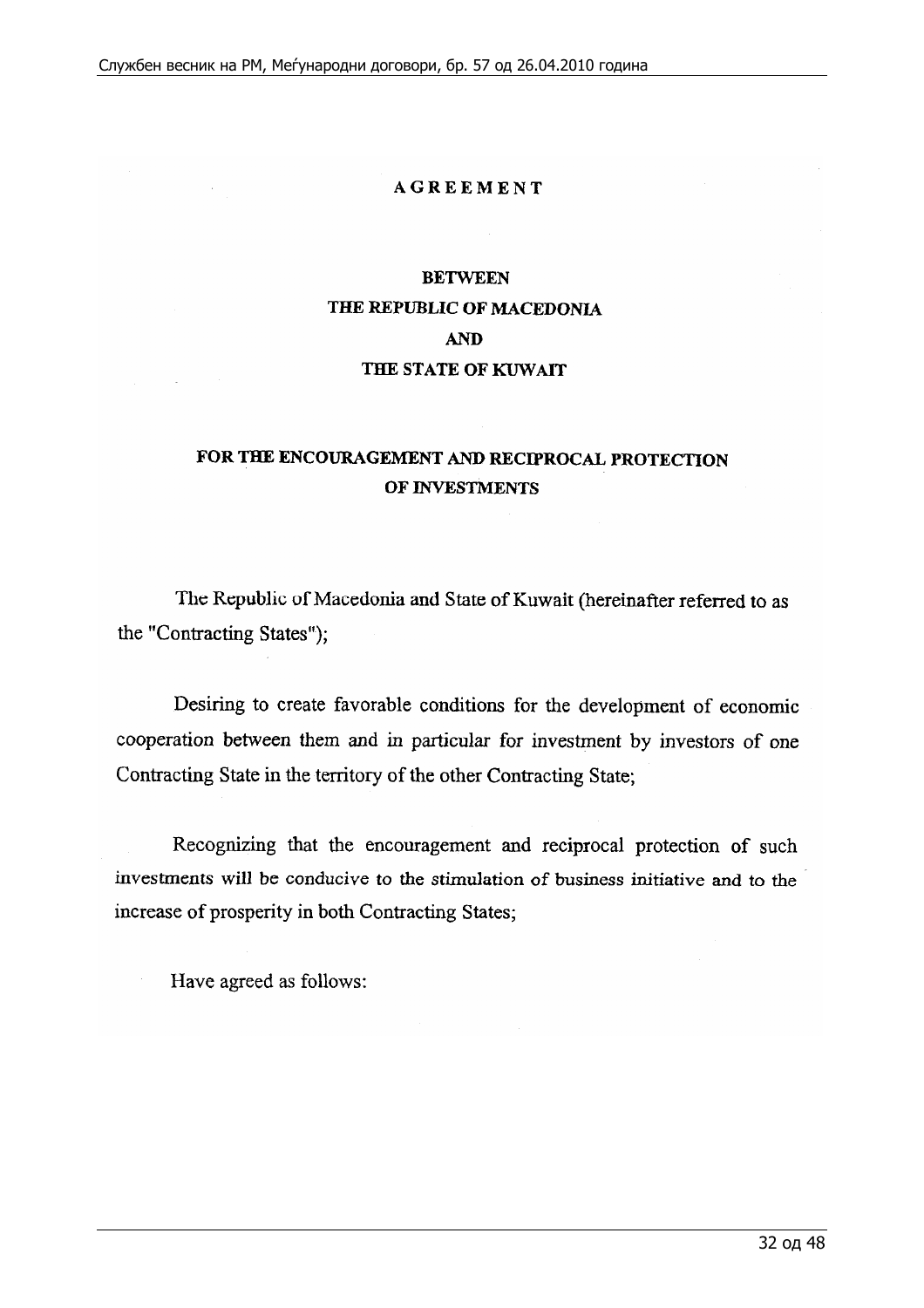## **Article** 1 Definitions

For the purposes of this Agreement:

- 1. The term "investment" shall mean every kind of asset in territory of one Contracting State that is owned or controlled directly or indirectly by an investor of the other Contracting State, and includes asset consisting or taking the form of:
- a) shares in stocks, bonds, debentures or any other kind of participation in a companies;
- b) claims to money and claims to any other assets or performance pursuant to contract having an economic value, including, but not limited, to debts and loans;
- c) intellectual property rights, including, but not limited to, copyrights, trademarks, patents, industrial designs and patterns and technical processes, know-how, trade secrets, trade names and goodwill;
- d) any right conferred by law, contract or by virtue of any licenses or permits granted pursuant to law, including rights to prospect, explore, extract, or utilize natural resources, and rights to undertake other economic or commercial activities.
- e) any other tangible and intangible, movable and immovable property, and any related property rights, such as leases, mortgages, liens and pledges.

The term "investment" shall also apply to "returns" retained and proceeds from liquidation for the purpose of re- investment.

Any change in the form in which asset are invested or reinvested shall not affect their character as investments.

2. The term "investor" with respect to a Contracting State shall mean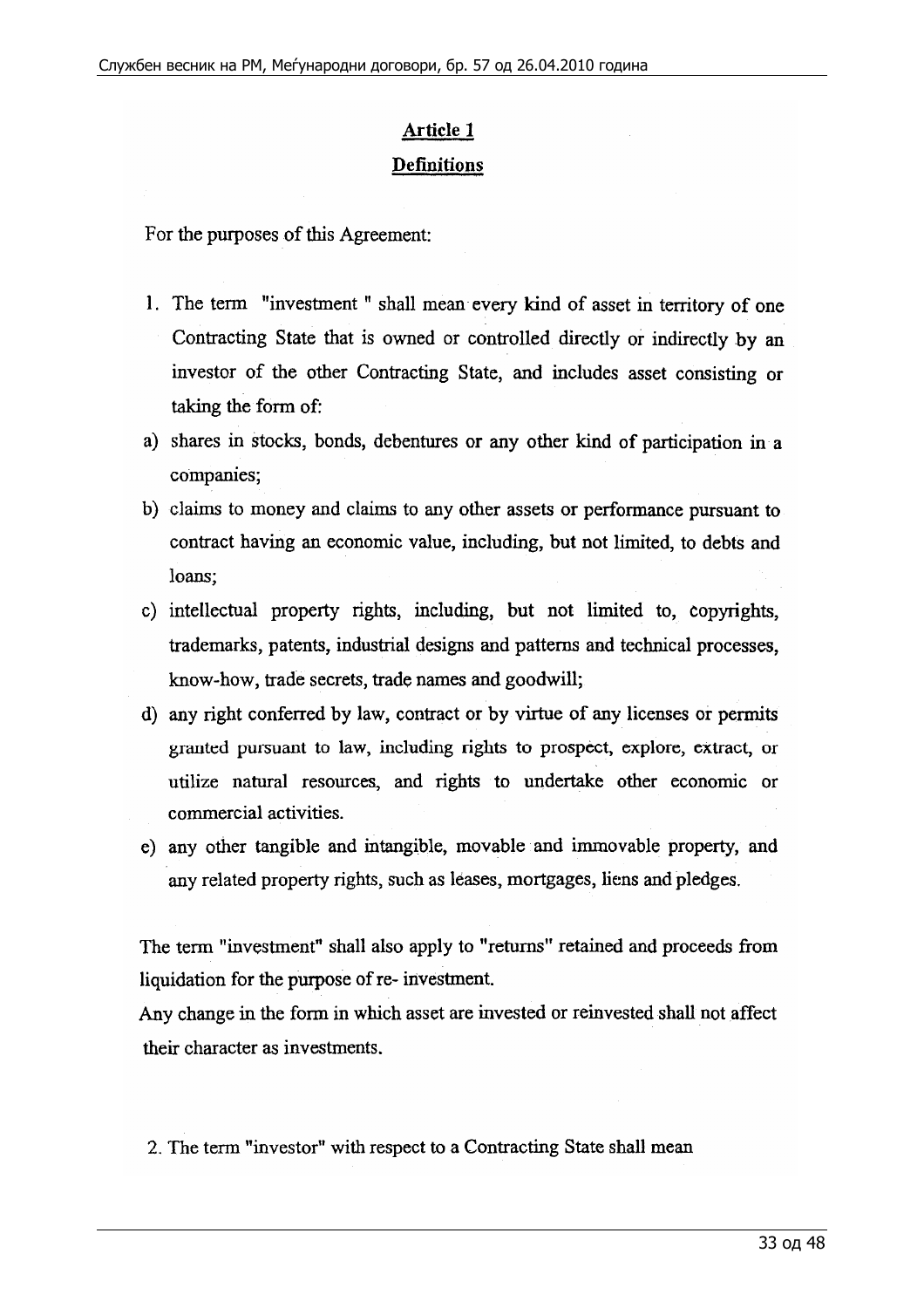(a)  $a'$  natural person holding the nationality or citizenship of that Contracting State in accordance with its applicable laws;

( 6) the Government of that Contracting State;

(c) any legal person constituted or incorporated under the law and regulation of that Contracting State having its seat in territory of that Contracting **State,**  such as institutions, companies, enterprises, corporations, business associations, organizations and other statutory establishments and authorities.

- 3. The term "returns" shall mean amounts yielded by an investment, irrespective of the form in which they are paid, and in particular, though not exclusively, include profits, interest, capital gains, dividends or other fees.
	- 4. The term "territory" means:

a) in respect of the State of Kuwait: any area beyond the territorial sea which in accordance with international law has been or may hereafter be designated under the laws of the State of Kuwait, as an area over which the State of Kuwait may exercise sovereign rights or jurisdiction. b) in respect of the Republic of Macedonia: the land territory, water and airspace, over which the Republic of Macedonia exercises, in accordance with international law, sovereign rights and jurisdiction of such areas.

- 5. The term "freely convertible currency" shall mean any currency that the International Monetary Fund determines, from time to time, as freely usable currency in accordance with the Articles of Agreement of the International Monetary Fund and any amendment thereto.
- 6. The term "without delay" shall mean such period as is normally required for the completion of necessary formalities for the transfer of payments. The said period shall commence on the day on which the request for transfer has been submitted and may on no account exceed two months.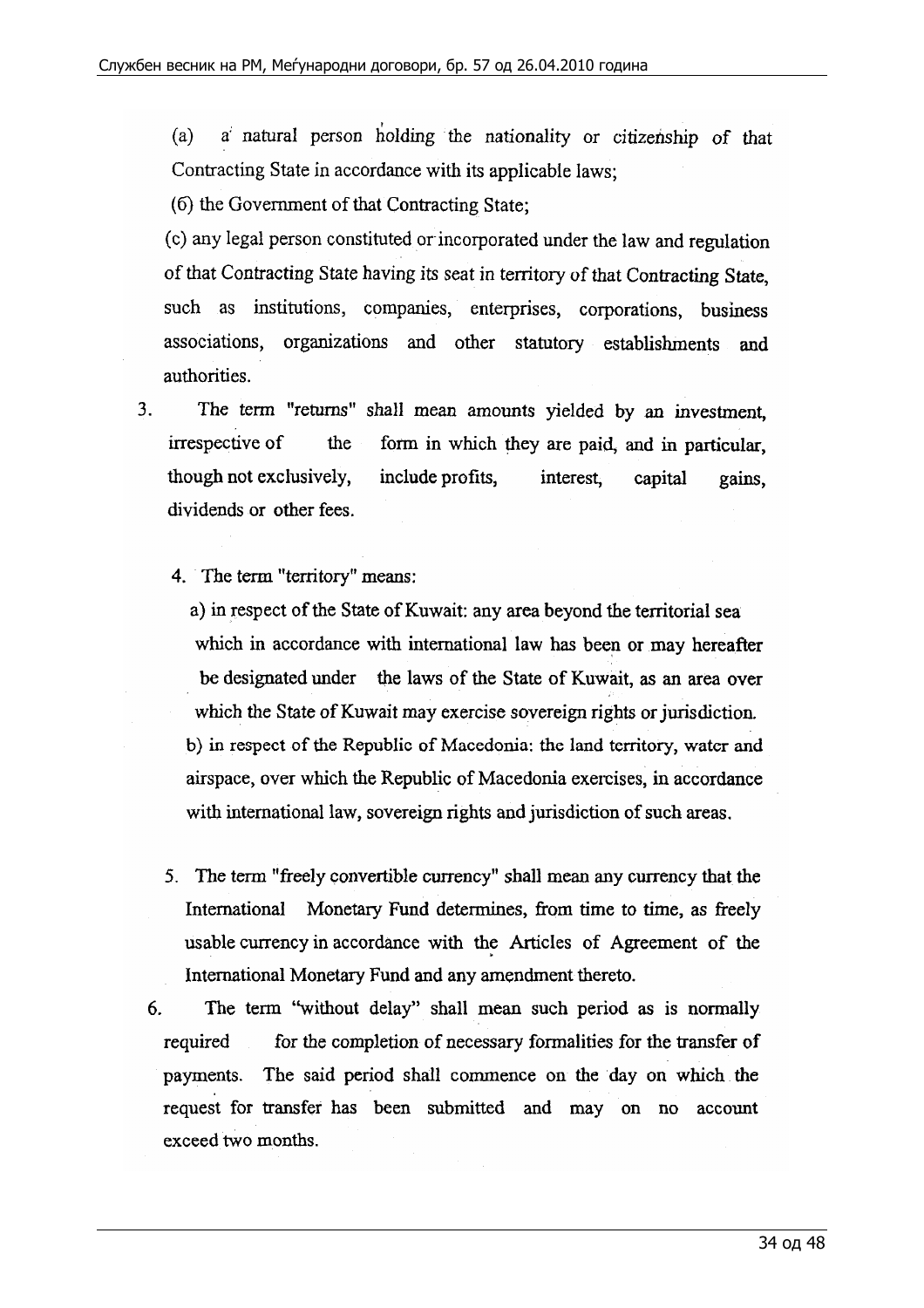#### **Article 2**

## **Admittance and Encouragement of Investments**

- 1. Each Contracting State shall in its territory and in accordance with its applicable laws and regulations admit and encourage investments by the investors of the other Contracting State.
- 2. Each Contracting State shall, in respect of investments admitted in its territory, grant such investments all necessary permits, consents, approvals, licenses and authorizations to such an extent and on such terms and conditions as may be determined by its laws and regulations.
- 3. The Contracting States may consult with each other in any manner they may · deem appropriate to encourage and facilitate investment opportunities within their respective territories.
- 4. Each Contracting State shall, subject to its laws and regulations relating to the entry, stay and work of natural persons, examine in good faith and give due consideration, regardless of nationality or citizenship to requests of key personnel including top managerial and technical persons who are employed. for the purposes of investments in its territory, to enter, remain temporary and work in its territory. Immediate family members of such key personnel shall also be granted similar treatment with regard to the entry and temporary stay in the host Contracting State.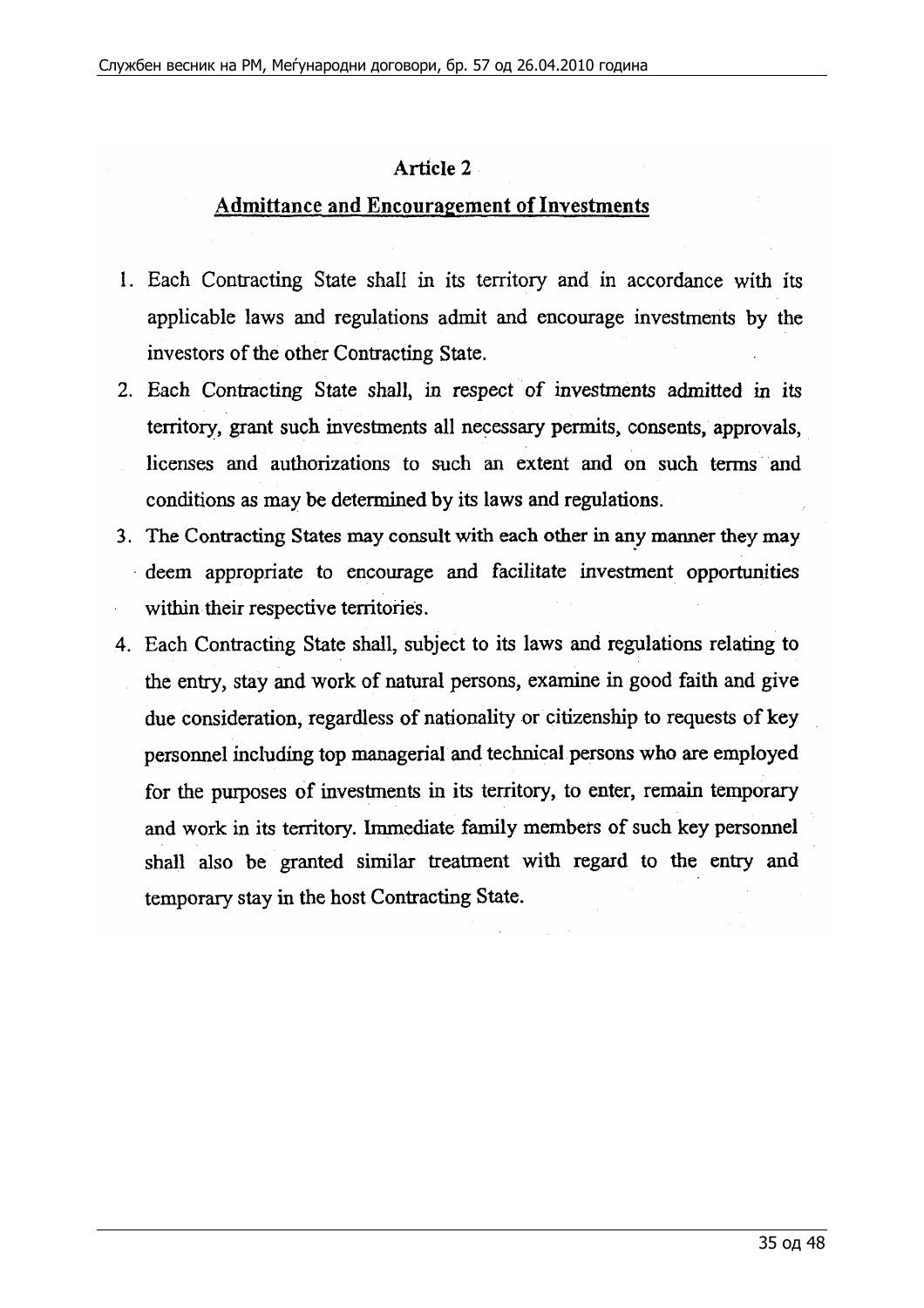# Article 3 Protection of Investments

- 1. Investments by investors of either Contracting State shall at all times enjoy fair and equitable treatment and full protection and security in the territory of the other Contracting State in a manner consistent with its laws and regulations and the provisions of this Agreement. Neither Contracting State shall in any way impair by arbitrary or discriminatory measures the use, management, conduct, operation, expansion or sale or other disposition of investments, by investors of the other Contracting State in favor of investments by its own investors or by investors of third states.
- 2. Each Contracting State shall promptly publish, or otherwise make publicly available, its laws, regulations, procedures, directives and guidelines of public application as well as international agreements which pertain to or may affect the operation of the provisions of this Agreement or investments in its territory of investors of the other Contracting State.
- 3. Each Contracting State shall provide effective means of asserting claims and enforcing rights with respect to investments. Each contracting state shall ensure to investors of the other Contracting State, the right of access to its courts of justice, administrative tribunals and agencies, and all other bodies exercising adjudicatory authority, and the right to mandate persons of their choice, who qualify under applicable laws and regulations for the purpose of the assertion of claims and the enforcement of rights with respect to their investments.
- 4. Furthermore, investments shall not be subjected in the host Contracting State to performance requirements which may be detrimental to their viability or adversely affect their use, management, conduct, operation, expansion, sale or other disposition.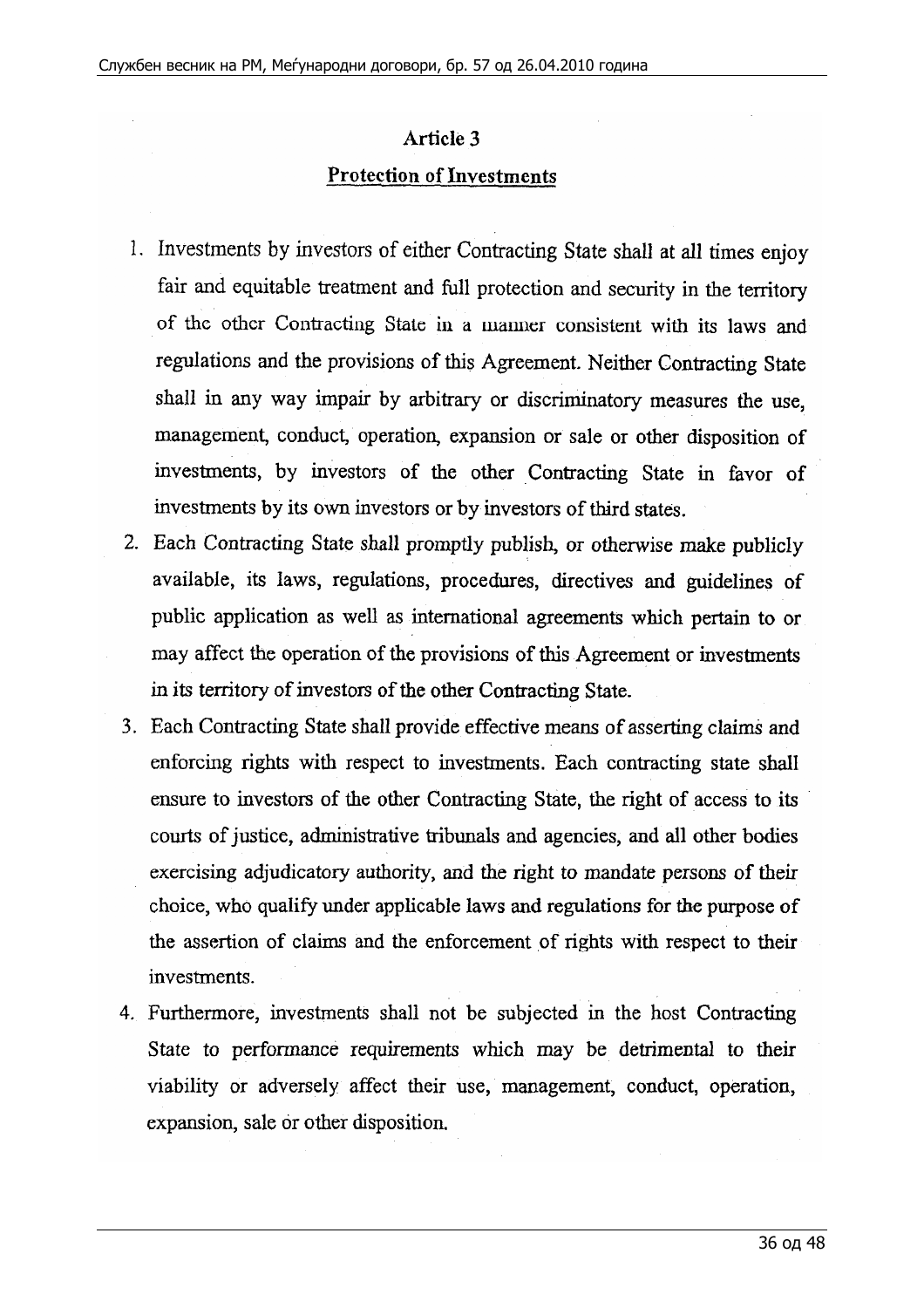#### Article 4

#### **Treatment of Investments**

1. With respect to the use, management, conduct, operation, expansion and sale or other disposition of investments made in its territory by investors of the other Contracting State, each Contracting State shall accord treatment no less favorable than that it accords, in like situations, to investments of its own investors or investors of any third state, whichever is more favorable to those investments.

2. However, the provisions of this Article shall not be construed so as to oblige one Contracting State to extend to the investors of the other Contracting State the benefit of any treatment, preference or privilege resulting from:

(a)any customs union, economic union, free trade area, monetary union, or other form qf regional economic arrangement or other similar international agreement, to which either of the Contracting States is or may become a party;

(b )any international agreement or arrangement relating wholly or mainly to taxation.

## **Article** 5 **Compensation for Losses**

1. Except where Article 6 applies, when investments made by an investor of either Contracting State suffers a loss owing to war or other armed conflict, a state of national emergency, revolt, civil disturbances, insurrection, riot or other similar events in the territory of the other Contracting State, he shall be accorded by the latter Contracting State, treatment, as regards restitution, indemnification, compensation or other settlement, not less favorable than that the latter Contracting State accords to its own investor or investor of any third state, whichever is more favorable to the investor.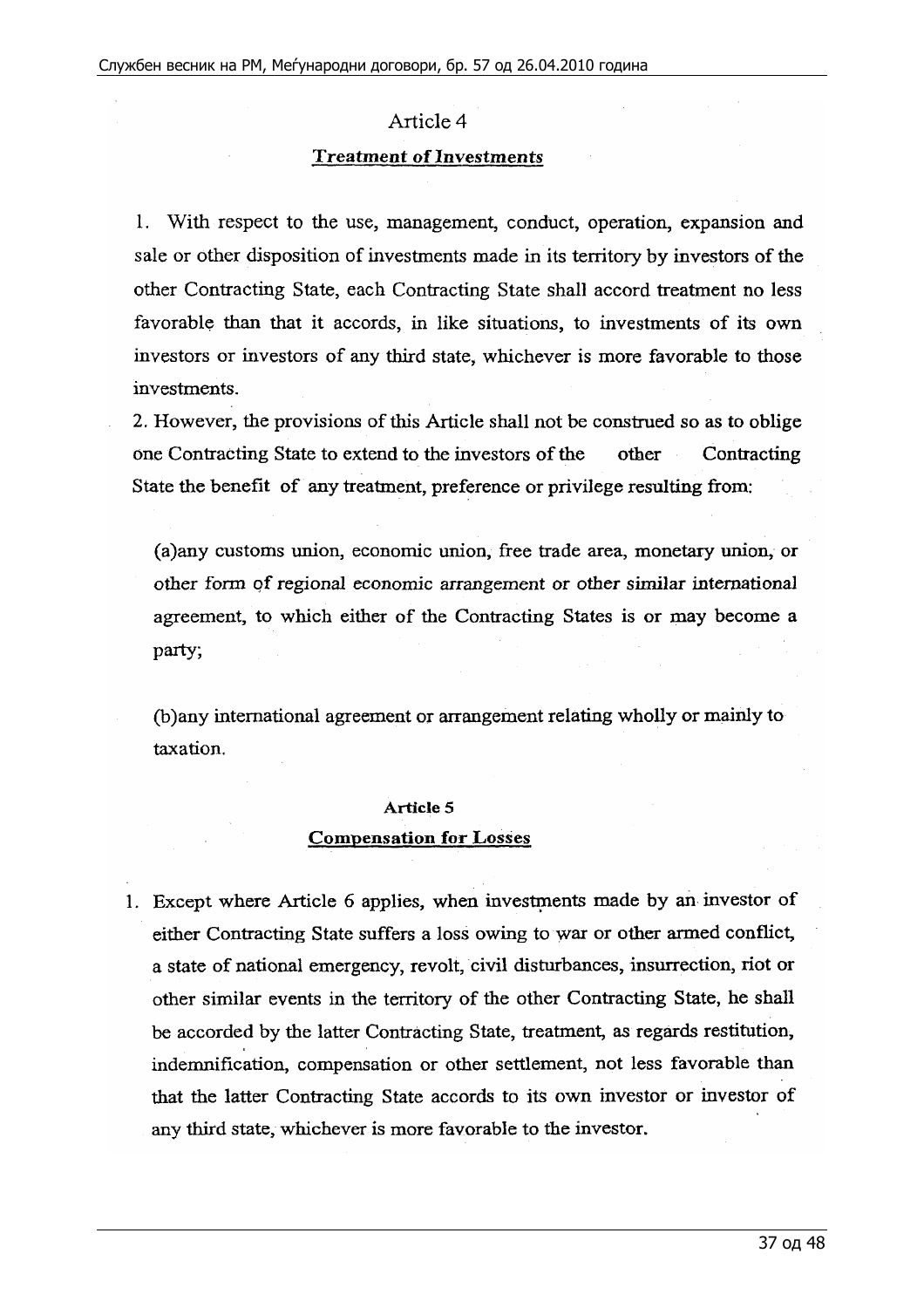2. Without prejudice to paragraph 1, investor of the one Contracting State who in any of the events referred to in that paragraph suffers a loss in the territory of the other Contracting State resulting from:

a) requisitioning of its investments or part thereof by its forces or authorities;

b) destruction of its investments or part thereof by its forces or authorities which was not caused in combat action or was not required by the necessity of the situation,

shall be accorded restitution or compensation which in either case shall be prompt, adequate and effective.

#### Article 6

#### **Expropriation**

1. (a) Investments made by investors of one Contracting State in the territory of the other Contracting State shall not be nationalized, expropriated, dispossessed or subjected to direct or indirect measures having effect equivalent to nationalization, expropriation, confiscation, sequestration or dispossession (hereinafter collectively referred to as "expropriation") by the other Contracting State except for a public interest of that Contracting State and against prompt, adequate and effective compensation and on condition that such measures are taken on a non-discriminatory basis and in accordance with due process of law of general application.

(b) Such compensation shall amount to the market value of the expropriated investment at the time immediately before the expropriatory action was taken or the impending expropriation became publicly known, whichever is the earlier (hereinafter referred to as the "valuation date"). Such compensation shall be calculated in a freely convertible currency, on the basis of the prevailing market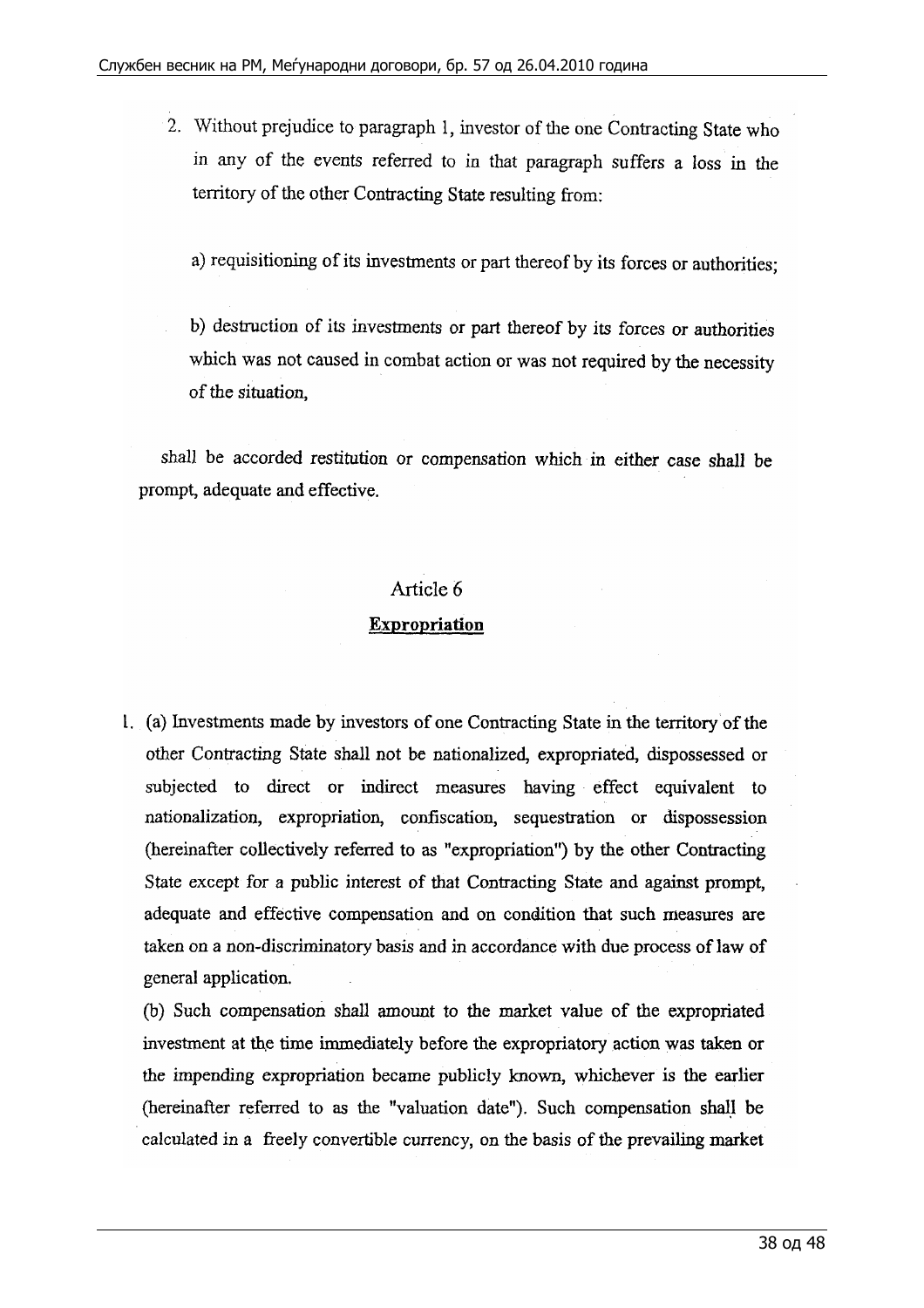rate of exchange for that currency on the valuation date and shall include interest at a commercial rate established on a market basis, however, in no event less than the prevailing LIBOR - rate of interest, from the date of expropriation until the date of payment.

c)\Vhere the above-mentioned fair market value cannot be readily ascertained, the compensation shall be determined on equitable principles taking into account all relevant factors and circumstances, such as the capital invested, the nature and duration of the investment, replacement value, appreciation, current returns, discounted cash flow value, book value and goodwill. The amount of compensation finally detennined shall be promptly paid to the investor.

- 2. In light of the principles set out in paragraph 1 and without prejudice to the rights of the investor under article 9 of this Agreement, the investor affected shall have the right to prompt review by a judicial or other competent and independent authority of the Contracting State which made the expropriation, of its case, including the valuation of its investments and the payment of compensation therefore.
- 3. For the Purpose of this Agreement, the term "expropriation" shall also include interventions or regulatory measures by a Contracting State that have a de facto expropriatory effect, in that their effect results in depriving the investor in fact from his ownership, control or substantial benefits over his investments or which may result in loss or damage to the economic value of the investment, such as freezing or blocking of the investment , levying of arbitrary or excessive taxes on the investment, compulsory sale of all or part of the investment, or other comparable measures.

#### **Article 7**

## **Transfer of Payments Related to Investments**

I. Each Contracting State shall guarantee to investors of the other Contracting state the free transfer of payments in connection with an investment into and out of its territory, including the transfer of: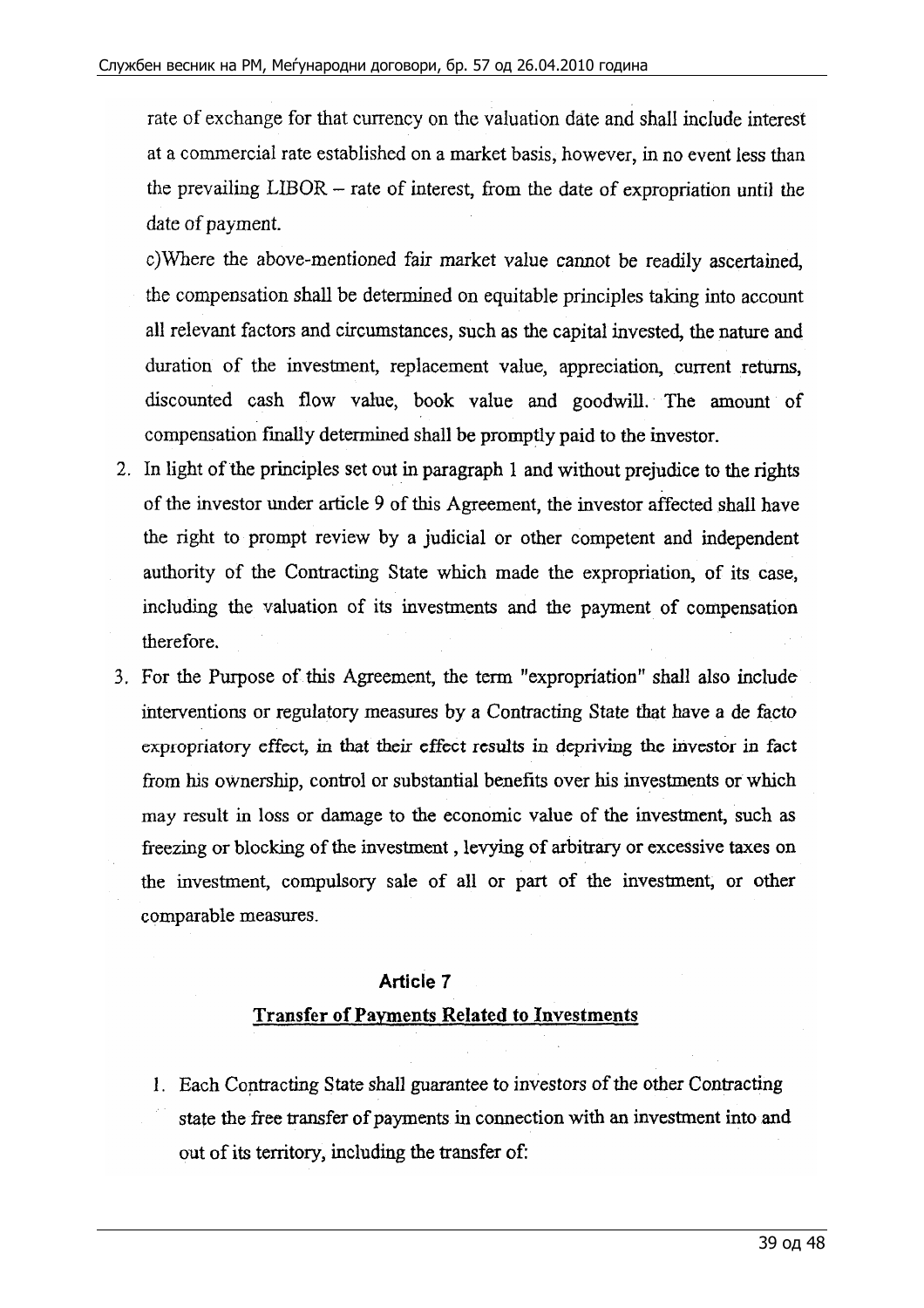- a) the initial capital and any additional capital for the maintenance, management and development of the investment;
- b) returns;
- c) payments under a contract, including amortization of principal and accrued interest payments made pursuant to a loan agreement;
- d) royalties and fees for the rights referred to in Article 1 paragraph 1  $(c)$
- e) proceeds from the sale or liquidation of the whole or any part of the investment;
- f) earnings and other remuneration of personnel engaged from abroad in connection with the investment;
- g) payments of compensation pursuant to Articles 5 and 6;
- h) payments referred to in Article 8;
- i) payments arising out of the settlement of disputes.
- 2. Transfers of payments under paragraph 1 shall be effected without delay or restrictions and, except in the case of payments in kind, in a freely convertible currency. In case of such delay in effecting the required transfers, the investor affected shall be entitled to receive interest for the period of such delay.
- 3. Transfers shall be made at the spot market rate of exchange prevailing in the host Contracting State on the date of transfer for the currency to be transferred. In the absence of a market for foreign exchange, the rate to be applied will be the most recent rate applied to inward investments or the exchange rate determined in accordance with the regulations of the International Monetary Fund or the exchange rate for conversion of currencies into Special Drawing Rights or United States Dollars, whichever is the most favorable to the investor.

#### Article 8

#### **Subrogation**

1. If a Contracting State or its designated agency (the "Indemnifying Party"),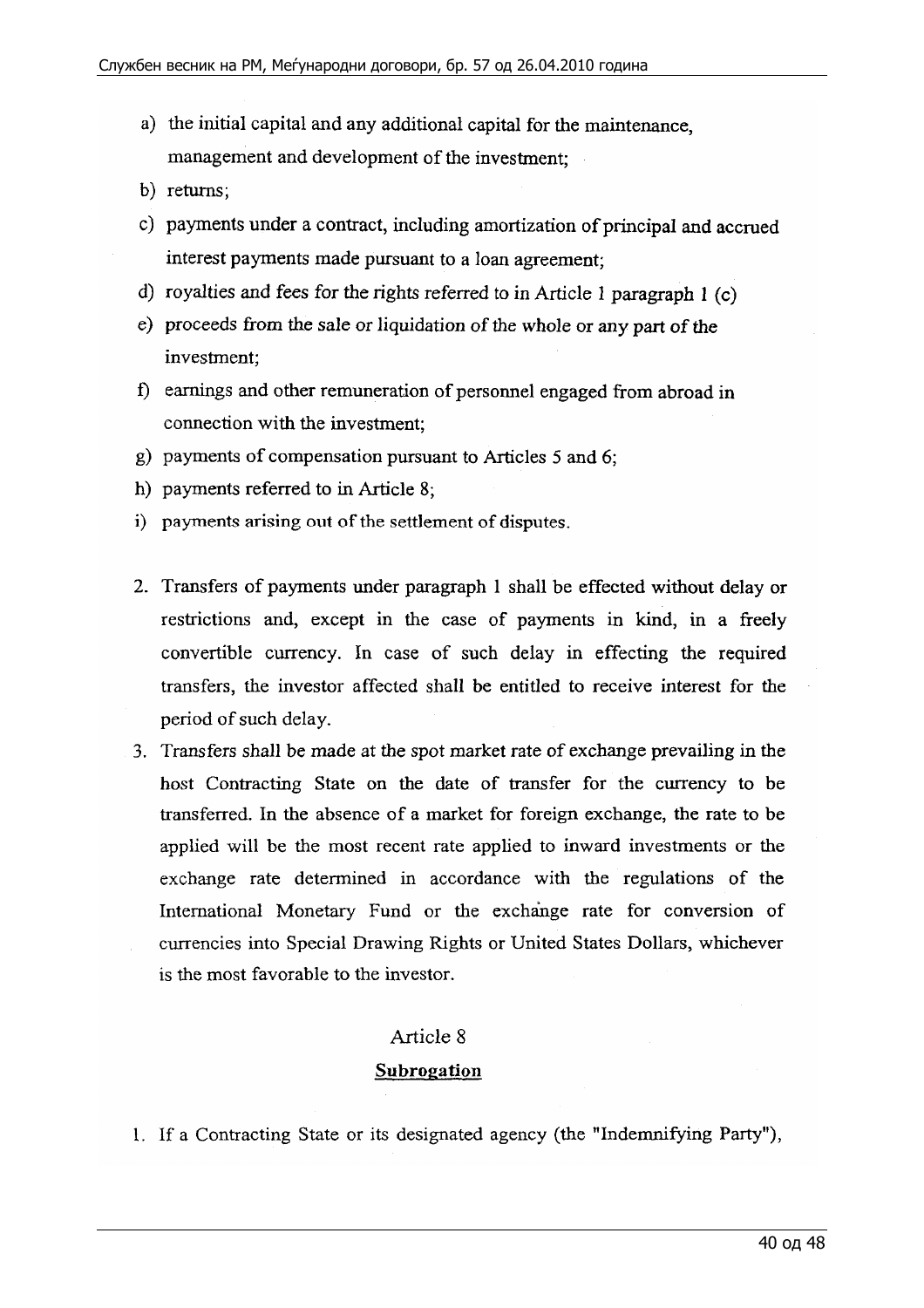makes a payment under an indemnity or guarantee it has assumed in respect of an investment in the territory of the other Contracting State (the "Host State"), the host state shall recognize:

- a) the assignment to the Indemnifying Party by law or by legal transaction of all the rights and claims resulting from such an investment;
- b) the right of the Indemnifying Party to exercise all such rights and enforce such claims and to assume all obligations related to the investment by virtue of subrogation.
- 2. The Indemnifying Party shall be entitled in all circumstances to the same treatment in respect of:
- a) the rights and claims acquired and the obligations assumed by virtue of the assignment referred to in paragraph 1 above;
- b) any payments received in pursuance of those rights and claims,

as the original investor was entitled to receive by virtue of this Agreement in respect of the investment concerned.

## Article 9

## **Settlement of Disputes Between a Contracting State and an Investor**

- 1. Disputes arising between a Contracting State and an investor of the other Contracting State in respect of an investment of the latter in the territory of the former shall, as far as possible, be settled amicably.
- 2. If such disputes cannot be settled within a period of six months from the date at which either party to the dispute requested amicable settlement by delivering a notice in writing to the other party, the dispute shall be submitted for resolution, at the election of the investor party to the dispute , through one of the following means;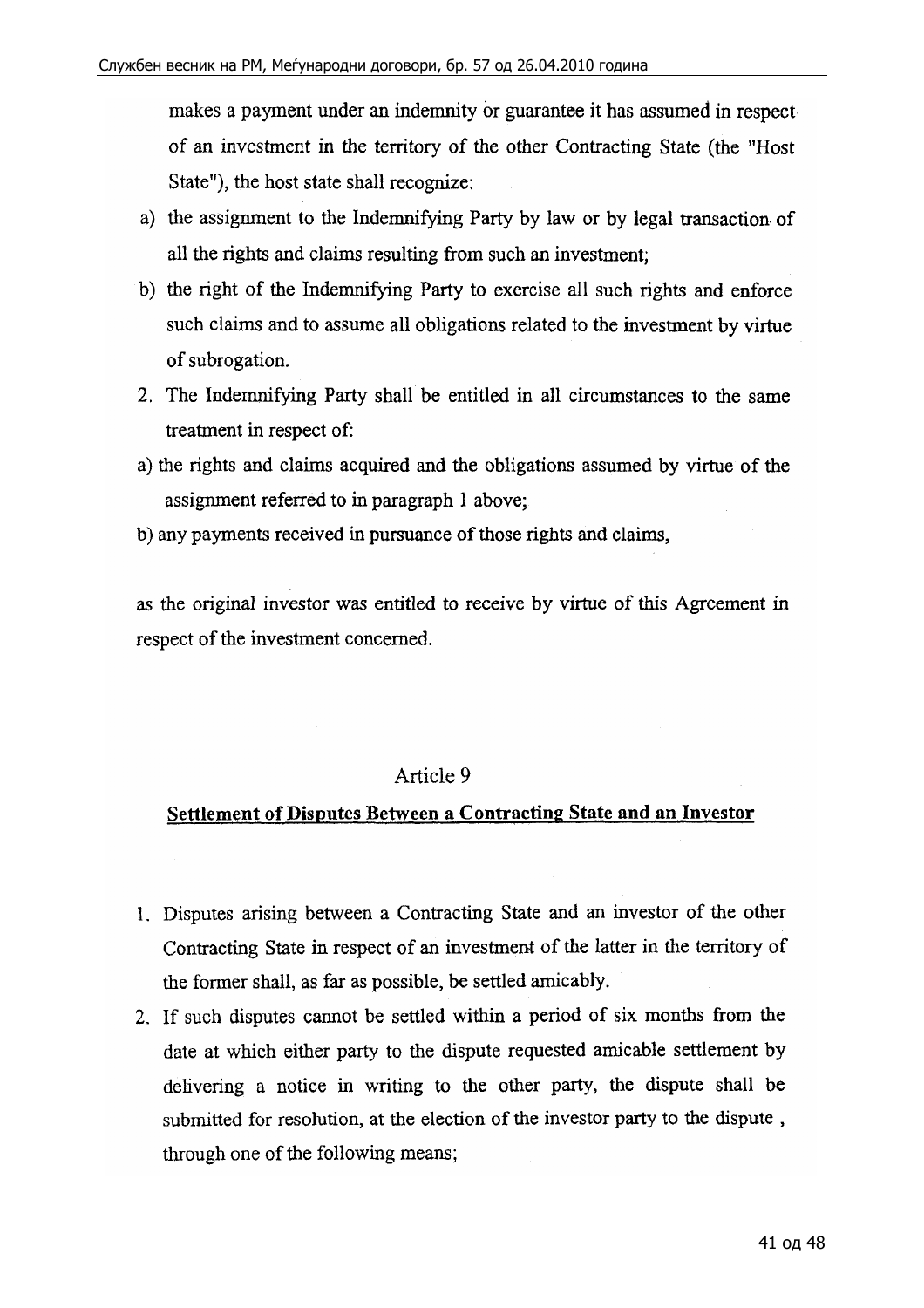- a) in accordance with any applicable, previously agreed dispute-settlement procedures;
- b) to international arbitration in accordance with the following paragraph of this Article.
- 3. In the event that an investor elects to submit the dispute for resolution to international arbitration, the investor shall further provide its consent in writing for the dispute to be submitted to one of the following bodies:
- a) (I) The International Centre for Settlement of Investment Disputes ("the Centre"), established pursuant to the Convention on the Settlement of Investment disputes between States and Nationals of other States opened for signature at Washington, 18 March 1965 (the "Washington Convention"), if both Contracting States are parties to the Washington Convention and the Washington Convention is applicable to the disputes;

(2) The Centre, under the rules governing the Additional Facility for the Administration of Proceedings by the Secretariat of the Centre (the "Additional Facility Rules"), if the Contracting State of the investor or the Contracting State to the dispute, but not both, is a party to the Washington Convention;

- b) an arbitral tribunal established under the arbitration Rules ( the "Rules") of the United Nations Commission on International Trade Law (UNCITRAL ), as those Rules may be modified by the parties·to the dispute (the Appointing Authority referred to under Article 7 of the Rules shall be the Secretary General of the Centre);
- c) an arbitra1 tribunal constituted pursuant to the arbitration rules of any arbitral institution mutually agreed upon between the parties to the dispute.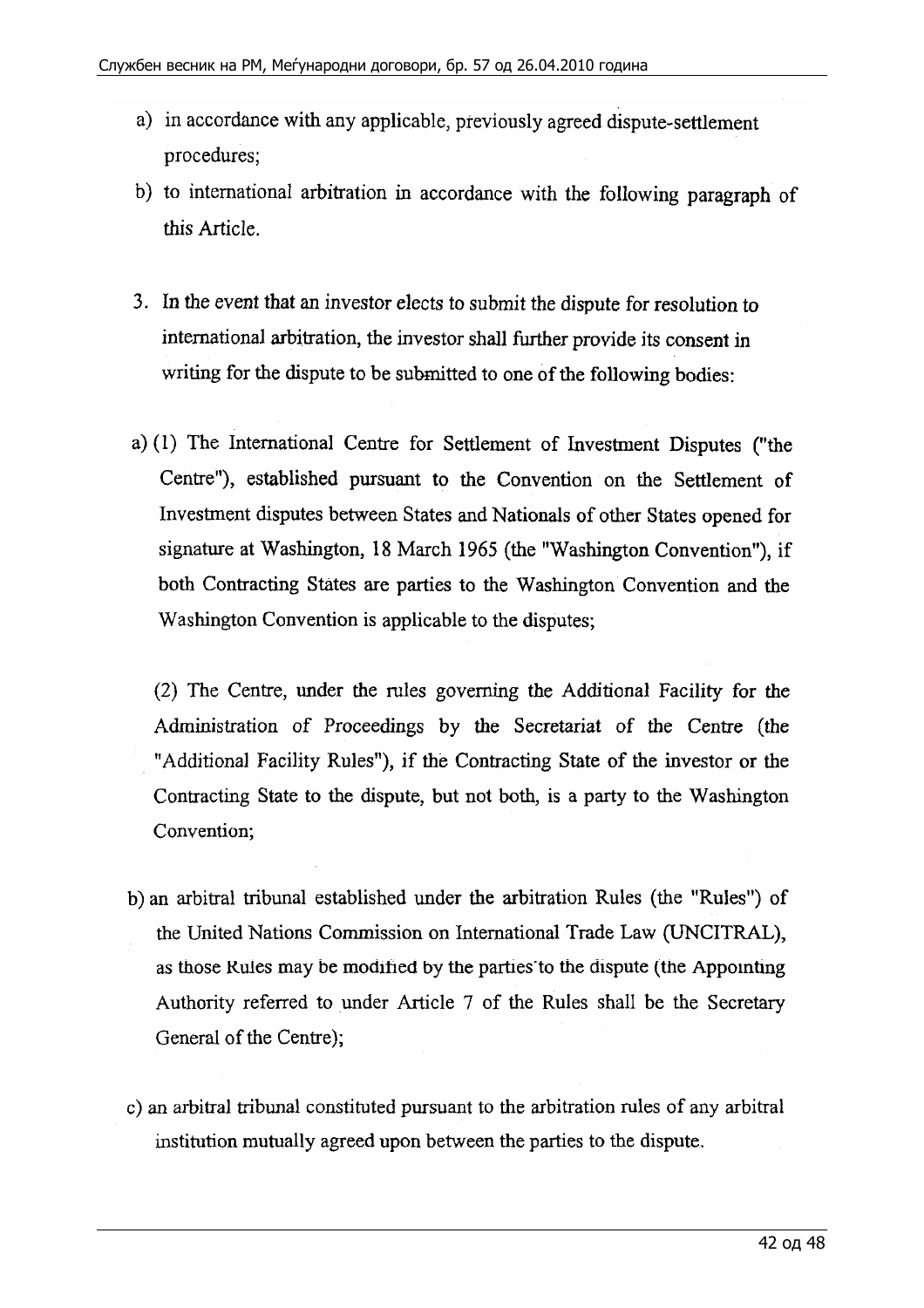- 4. Notwithstanding the fact that the investor may have submitted a dispute to binding arbitration under paragraph 3, it may, prior to the institution of the arbitral proceeding or during the proceeding, seek before the judicial or administrative tribunals of the Contracting State that is a party to the dispute, interim injunctive relief for the preservation of its rights and interests, provided it does not include request for payment of any damages.
- 5. Each Contracting State hereby gives its unconditional consent to the submission of an investment dispute for settlement by binding arbitration in accordance with the choice of the investor under paragraph  $3(a)$  and (b) or the mutual agreement of both parties to the dispute under paragraph 3(c).
- 6. (a) The consent given in paragraph 5, together with the consent given under paragraph 3, shall satisfy the requirement for written agreement of the parties to a dispute for the purposes of each of, Chapter II of the Washington Convention, the Additional Facility Rules, Article II of the United Nations Conventions on the Recognition and Enforcement of Foreign Arbitral Awards, done at New York, June 10, 1958 (the "New York Convention"), and Article 1 of the INCITRAL Arbitration Rules.

(b) Any arbitration under this Article, as may be mutually agreed by the parties to the dispute, must be held in a state that is a party to the New York Convention. Claims submitted to arbitration hereunder shall be considered to arise out of a commercial relationship or transaction for the purpose of Article 1 of the New York Convention.

(c) Neither Contracting State shall give diplomatic protection or bring an international claim, in respect of any dispute referred to arbitration unless the other Contracting State shall have failed to'abide by and comply with the award rendered in such dispute. However, diplomatic protection for the purpose of this sub-paragraph shall not include informal diplomatic exchanges for the sole purpose of facilitating a settlement of the dispute.

7. An arbitral tribunal established under this Article shall decide the issues in dispute in accordance with such rules of law as may be agreed by the parties to the dispute. In the absence of such agreement, it shall apply the law of the Contracting State party to the dispute, including its rules on conflict of laws,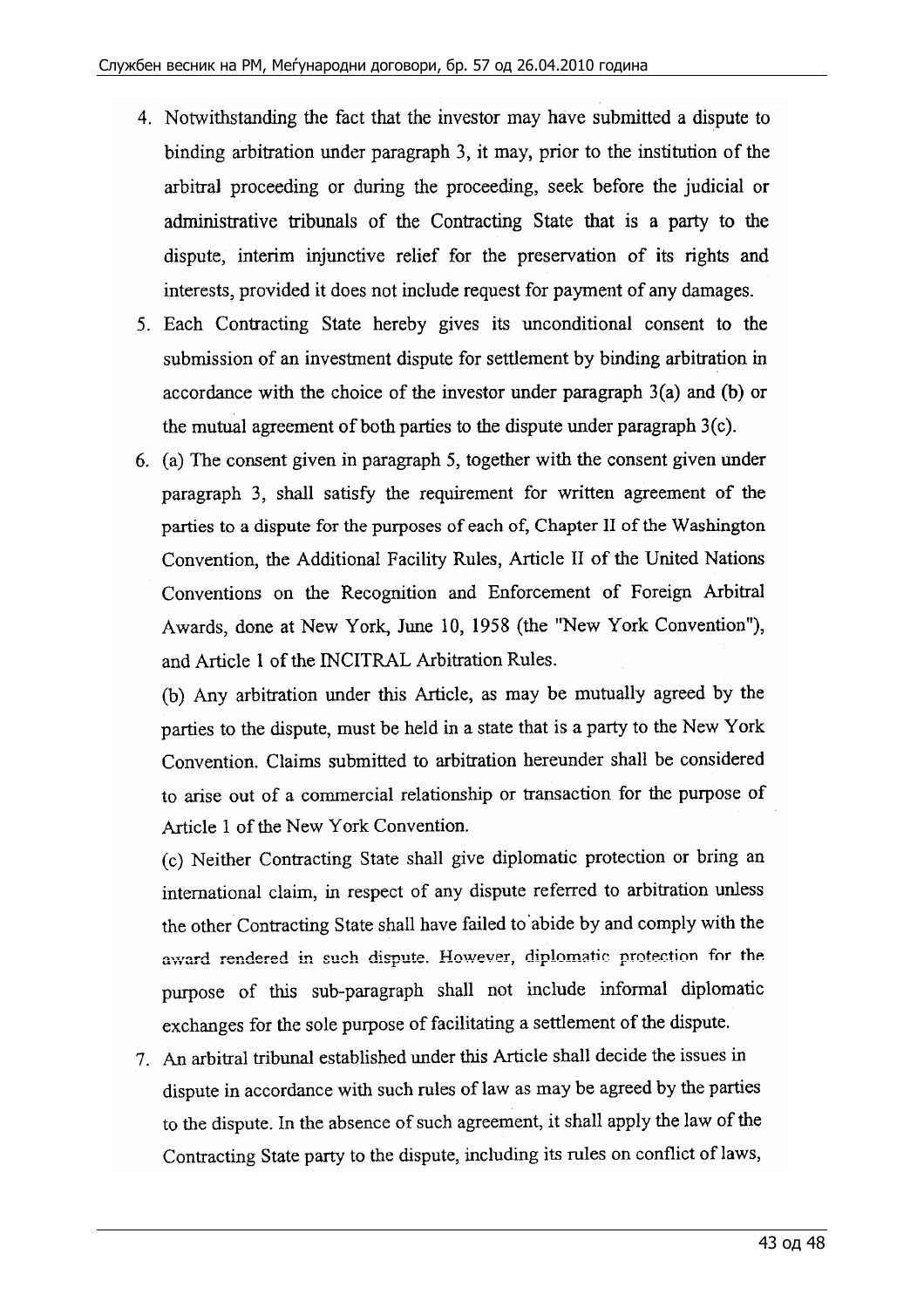and such recognized rules of international law as may be applicable, taking into consideration also the relevant provisions of this Agreement.

- 8. For the purpose of Article 25(2)(b) of the Washington Convention, an investor, other than a natural person, which has the nationality of a Contracting State party to the dispute on the date of the consent in writing referred to in paragraph (6) and which, before a dispute between it and that Contracting State arises, is controlled by investors of the other Contracting State, shall be treated as a "national of another Contracting State" and for the purpose of Article 1(6) of the Additional- Facility Rules shall be treated as a "national of another State".
- 9. The awards of arbitration, which may include an award of interest, shall be final and binding on the parties to the disputes. Each Contracting State shall carry out promptly any such award and shall make provision for the effective enforcement in its territory of such awards.

## Article 10

## **Settlement of Disputes Between the Contracting States**

- 1. The Contracting States shall, as far as possible, settle any dispute concerning the interpretation or application of this Agreement through consultation or other diplomatic channels.
- 2. If the dispute has not been settled within six months following the date on which such consultation or other diplomatic channels were requested by either Contracting State and unless the Contracting State otherwise agree in writing, either Contracting State may, by written notice to the other Contracting State, submit the dispute to an *ad hoc* arbitral tribunal in accordance with the following provisions of this Article.
- 3. The arbitral tribunal shall be constituted as follows: each Contracting State shall appoint one member, and these two members shall agree upon a national of a third state as Chairman of the arbitral tribunal to be appointed by the two Contracting States. Such members shall be appointed within two months, and such Chairman within four months, from the date on which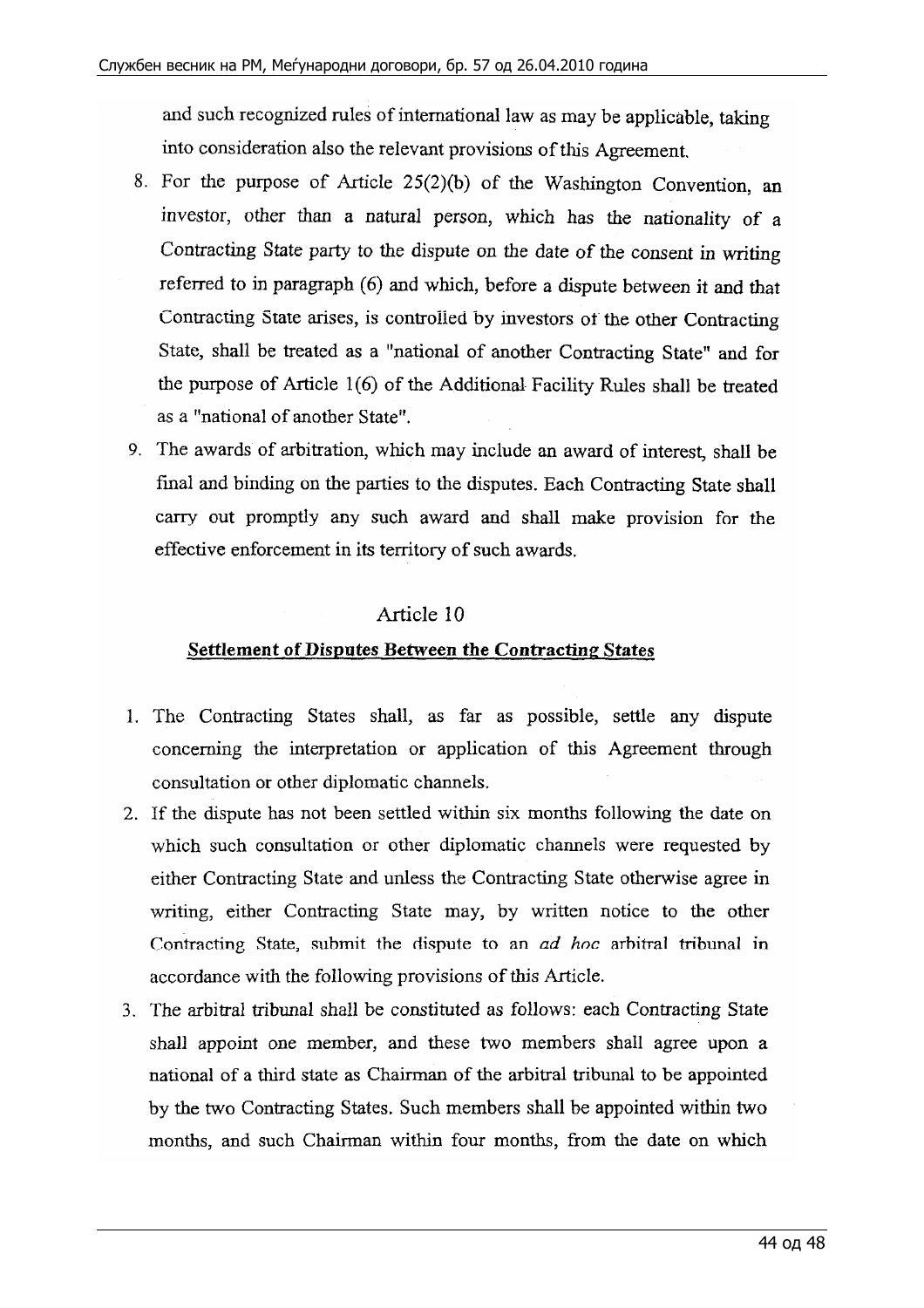either Contracting State has informed the other Contracting State that it intends to submit the dispute to an arbitral tribunal.

- 4. If the periods specified in paragraph 3 above have not been complied with, either Contracting State may, in the absence of any other arrangement, invite the President of the International Court of Justice to make the necessary appointments. If the President of the International Court of Justice is a national of either Contracting State or if he is otherwise prevented from discharging the said function, the Vice-President of the International Court of Justice shall be invited to make the necessary appointments. If the Vice-President of the International Court of Justice is a national of either Contracting State or if he, too, is prevented from discharging the said function, the member of the International Court of Justice next in seniority who is not a national of either Contracting State shall be invited to make the necessary appointments.
- 5. The arbitral tribunal shall take its decision by a majority of votes. Such decision shall be made in accordance with this Agreement and such recognized rules of international law as may be applicable and shall be final and binding on both Contracting States. Each Contracting State shall bear the costs of the member of the arbitral tribunal appointed by that Contracting State, as well as the costs for its representation in the arbitration proceedings. The expenses of the Chairman as well as any other costs of the arbitration proceedings shall be borne in equal parts by the two Contracting States. However, the arbitral tribunal may, at its discretion, direct that a higher proportion or all of such costs be paid by one of the Contracting States. In all other respects, the arbitral tribunal shall determine its own procedure.

#### **Article 11**

#### **·Relations Between the Contracting States**

The provisions of this Agreement shall apply irrespective of the existence of diplomatic or consular relations between the Contracting States.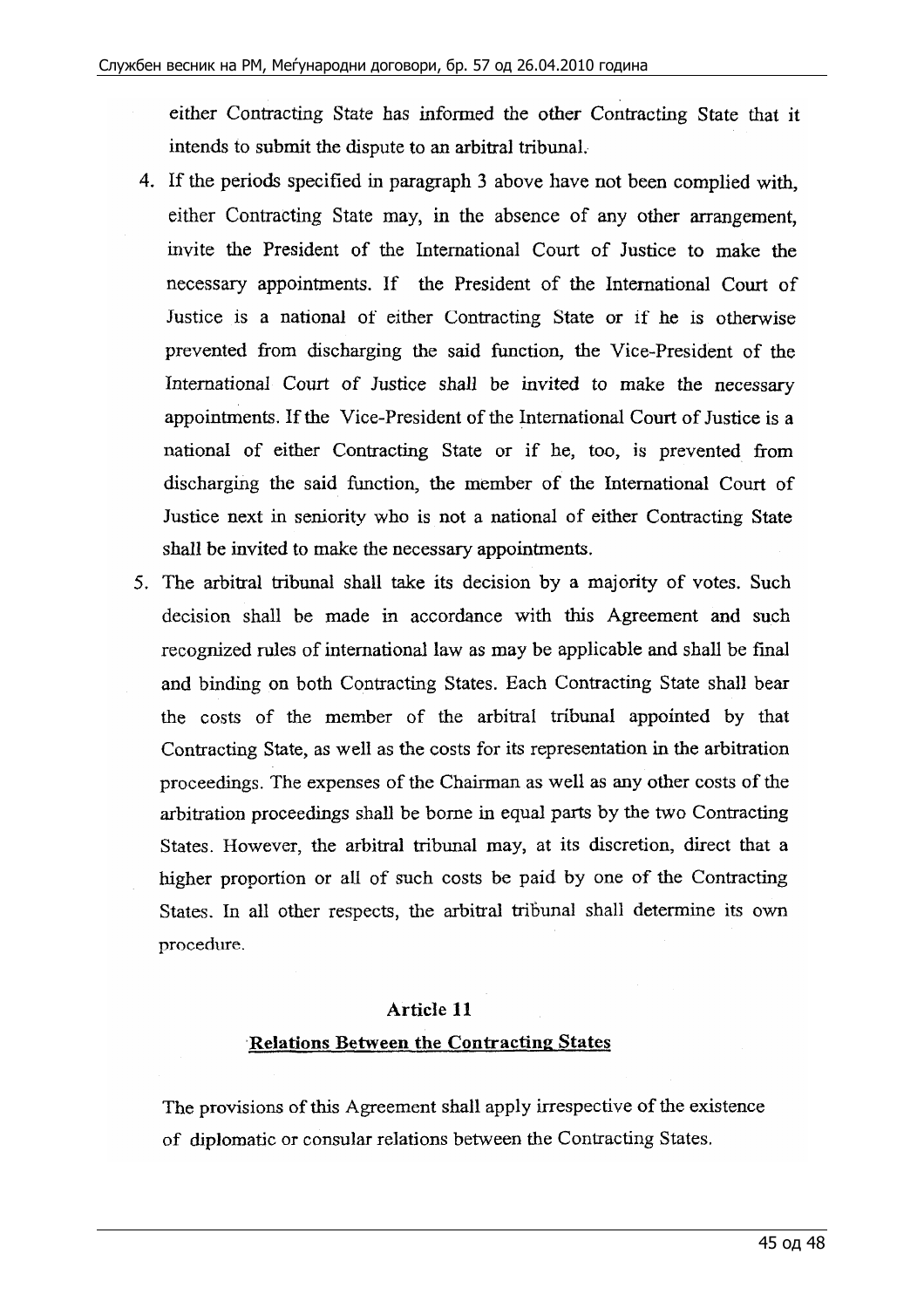# **Article 12 Application of Other Rules**

If the legislation of either Contracting State or obligations under international law existing at present or established hereafter between the Contracting State, in addition to this Agreement, contain rules, whether general or specific, entitling investments by investors of the other Contracting State to a treatment more favorable than is provided for by this Agreement, such rules shall to the extent that they are more favorable to the investor prevail over this Agreement.

#### Article 13

#### **Scope of the Agreement**

This agreement shall apply to all investments, whether existing at or made after the date of its entry into force by investors of either Contracting State in the territory of the other Contracting State.

## **Article 14 Entry into Force**

Each Contracting State shall notify the other in writing when its constitutional requirements for the entry into force of this Agreement have been fulfilled, and the Agreement shall enter into force at the date of receipt of the later notification.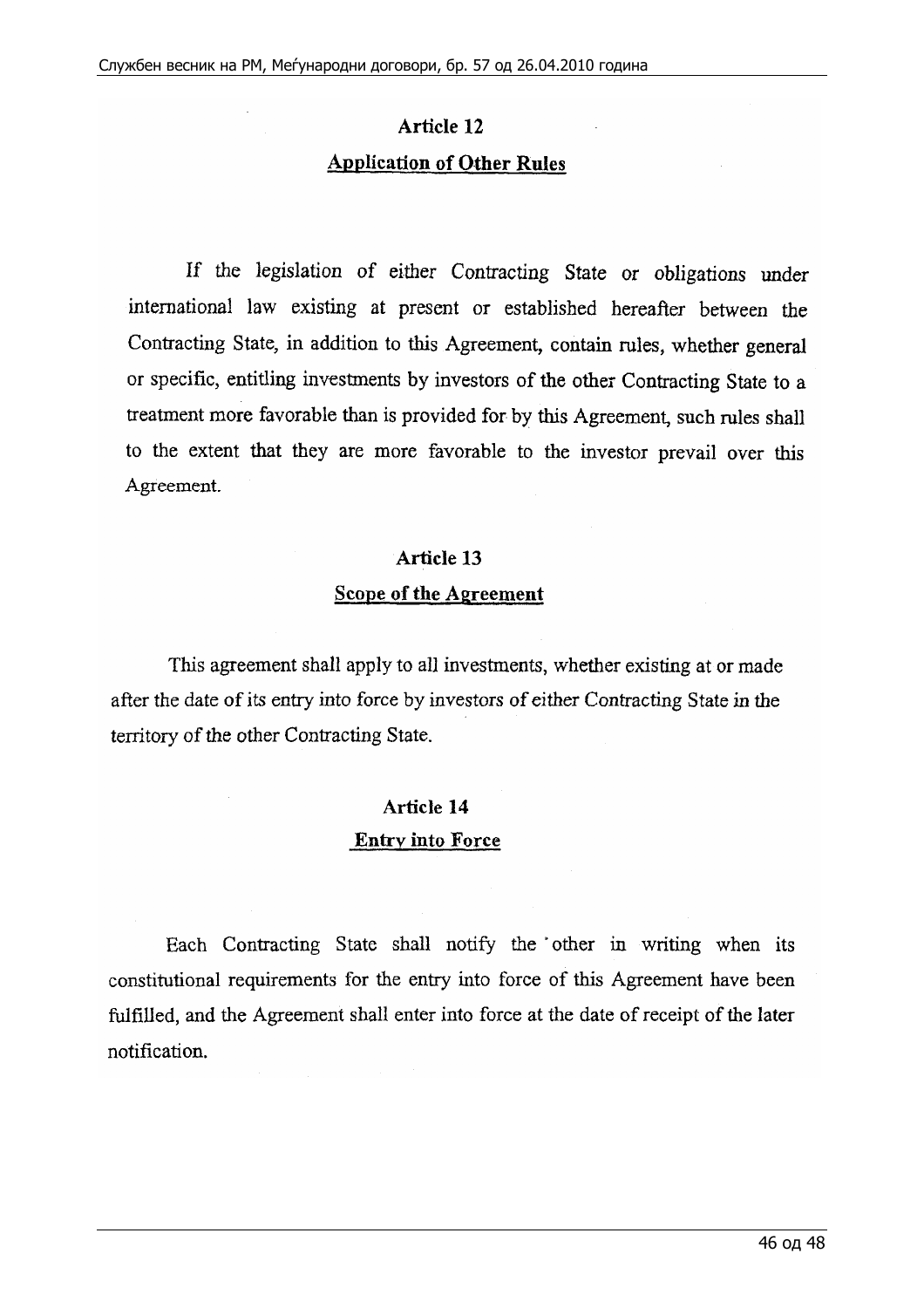## Article 15 **Duration and Termination**

- I . This Agreement shall remain in force for a period of twenty (20) years and shall continue in force thereafter for similar periods or periods unless, at least one year before the expiry of the initial or any subsequent period, either Contracting State notifies the other Contracting State in writing of its intention to terminate this Agreement.
- 2. In respect of investments made prior to the date when the notice of termination of this Agreement becomes effective, the provisions of this Agreement shall continue to be effective for a period of twenty (20) years from the date of termination of this Agreement.

In witness whereof, the respective plenipotentiaries of both Contracting States have signed this Agreement.

Done at  $\frac{\text{Step}(2, \text{ on this} \dots \text{ and } \text{day of } \frac{1499 \text{ H}}{1499 \text{ H}}\}$  corresponding to .0.8. day of  $9 \frac{1}{2}$ , 2003in two originals in the Macedonian, Arabic and English languages, all texts being equally authentic. In case of divergency, the English text shall prevail.

**For the Republic of Macedonia Trajko Slaveski Minister of Finance** 

11

**For the State of Kuwait Abclullah Al.Duwaikh Ambassador Embassy of the State of Kuwait in Turkey**